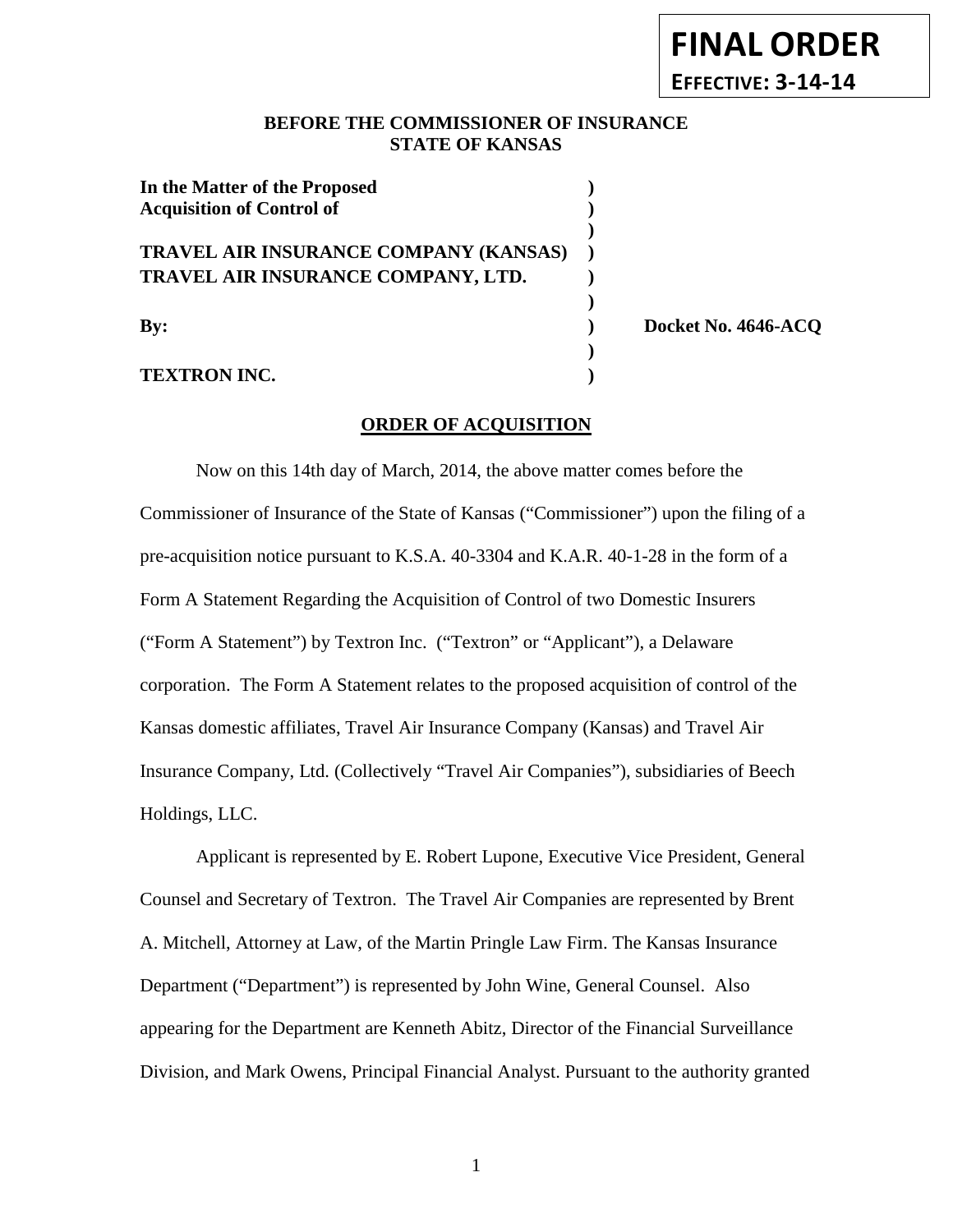to the Commissioner pursuant to K.S.A. 40-3301 and 40-3304(d)(1) and in accordance with the Kansas Administrative Procedures Act, K.S.A. 77-501, *et seq*., the Commissioner hereby asserts the following declarations of public interest and policy, findings of fact, conclusions of law and orders:

## **DECLARATION OF PUBLIC INTEREST AND POLICY**

The Commissioner finds and declares that it is consistent with the public interest and the interest of policyholders to permit insurers to:

- (a) Engage in activities which would enable them to make better use of management skills and facilities;
- (b) diversify into new lines of business through acquisition or organization of subsidiaries;
- (c) have free access to capital markets which could provide funds for insurers to use in diversification programs;
- (d) implement sound tax planning conclusions; and
- (e) serve the changing needs of the public and adapt to changing conditions of the social, economic and political environment, so that insurers are able to compete effectively and to meet the growing public demand for institutions capable of providing a comprehensive range of financial services.

The Commissioner further finds and declares that the policies and purposes in

K.S.A. 40-3301, *et seq*., promote the public interest by:

(a) Facilitating the achievement of the objectives enumerated in K.S.A. 40-3301 and set out above;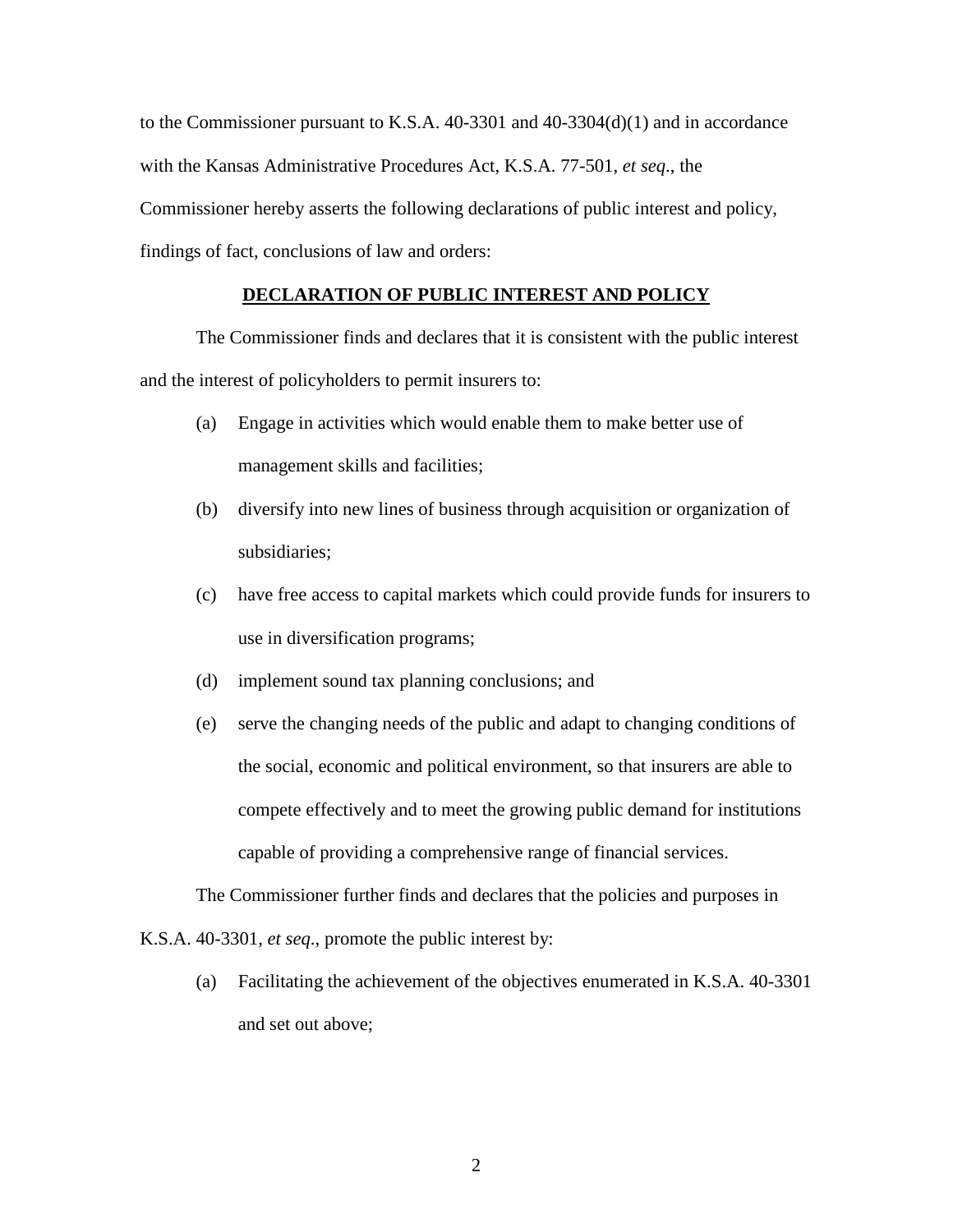- (b) requiring disclosure of pertinent information relating to changes in control of an insurer;
- (c) requiring disclosure by an insurer of material transactions and relationships between the insurer and its affiliates, including certain dividends paid by the insurer; and
- (d) providing standards governing material transactions between the insurer and its affiliates.

#### **FINDINGS OF FACT AND CONCLUSIONS OF LAW**

The findings of fact and conclusions stated herein are based upon the statements made by Applicant in the Form A Statement and accompanying documents made under oath and filed with the Department by the Applicant, pursuant to K.S.A. 40-3304(b) and K.A.R. 40-1-28.

1. Significant documents have been reviewed by representatives of the Financial Surveillance and Legal Divisions of the Department, and the Commissioner has had the benefit of their technical expertise and advice.

2. The purpose of the filing of the Form A Statement is to seek authority from the Department for the proposed acquisition of control of the Travel Air Companies by the Applicant. The terms and conditions of the proposed acquisition are more fully set forth in the Form A Statement filed with the Commissioner, pursuant to the Kansas Insurance Holding Companies Act, K.S.A. 40-3301, *et seq*.

3. The Travel Air Companies are Kansas corporate insurance companies whose administrative offices are located in Wichita, KS. Beech Holdings, LLC, through its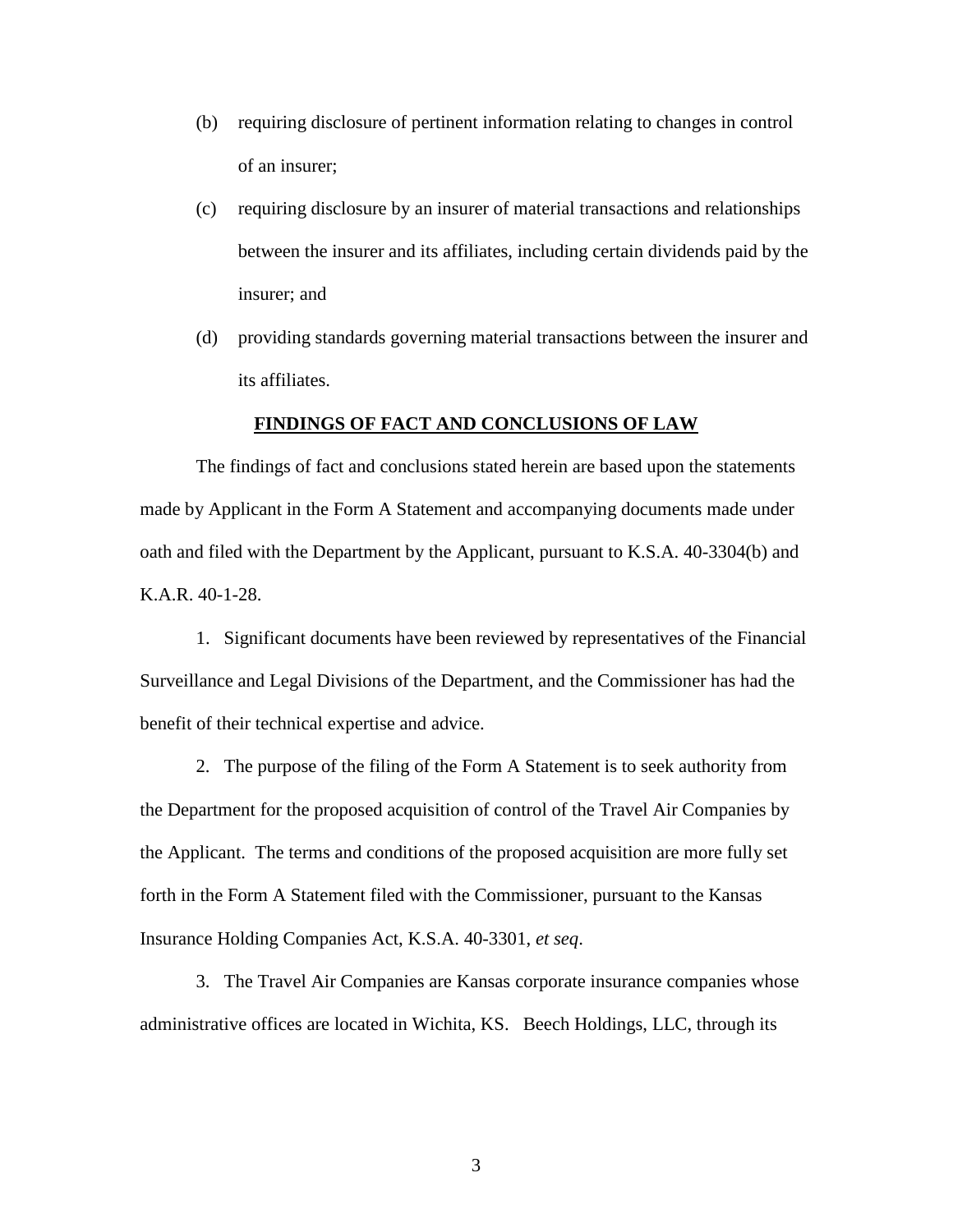wholly owned subsidiary, Beechcraft Holdings, LLC, directly owns 100% of the stock of the Travel Air Companies.

4. On December 26, 2013, Textron and Beech Holdings, LLC, executed an Agreement and Plan of Merger ("Merger Agreement"). The Merger Agreement provides for the transaction to close following, among other things, the approval of the members and owners of the outstanding equity interests in Beech Holdings, LLC and the proper regulatory approvals, where approvals are necessary.

5. The Applicant will acquire all of the issued and outstanding equity interests in Beech Holdings, LLC, subject to the terms and conditions of the Merger Agreement, for an aggregate purchase price of \$1.4 billion. The Applicant expects to finance the purchase price with the combination of cash on hand and the issuance of up to \$1.1 billion in new debt. The transaction is not subject to a financing condition.

6. Textron will be the Ultimate Controlling Person of the Travel Air Companies following the execution of this transaction.

7. The staff of the Department have inspected and reviewed the contents of the Form A Statement and Exhibits attached thereto, to the extent necessary, and found that the filing of the Form A Statement is in compliance with the provisions of K.S.A. 40- 3301, *et seq.* and K.A.R. 40-1-28 and that the Form A Statement and Exhibits have provided the information required under Kansas statutes to enable the Commissioner to render a decision.

8. Evidence shows that after the change of control, the Travel Air Companies would be able to satisfy the requirements for the issuance of a license to write the line or lines of insurance for which they are presently licensed.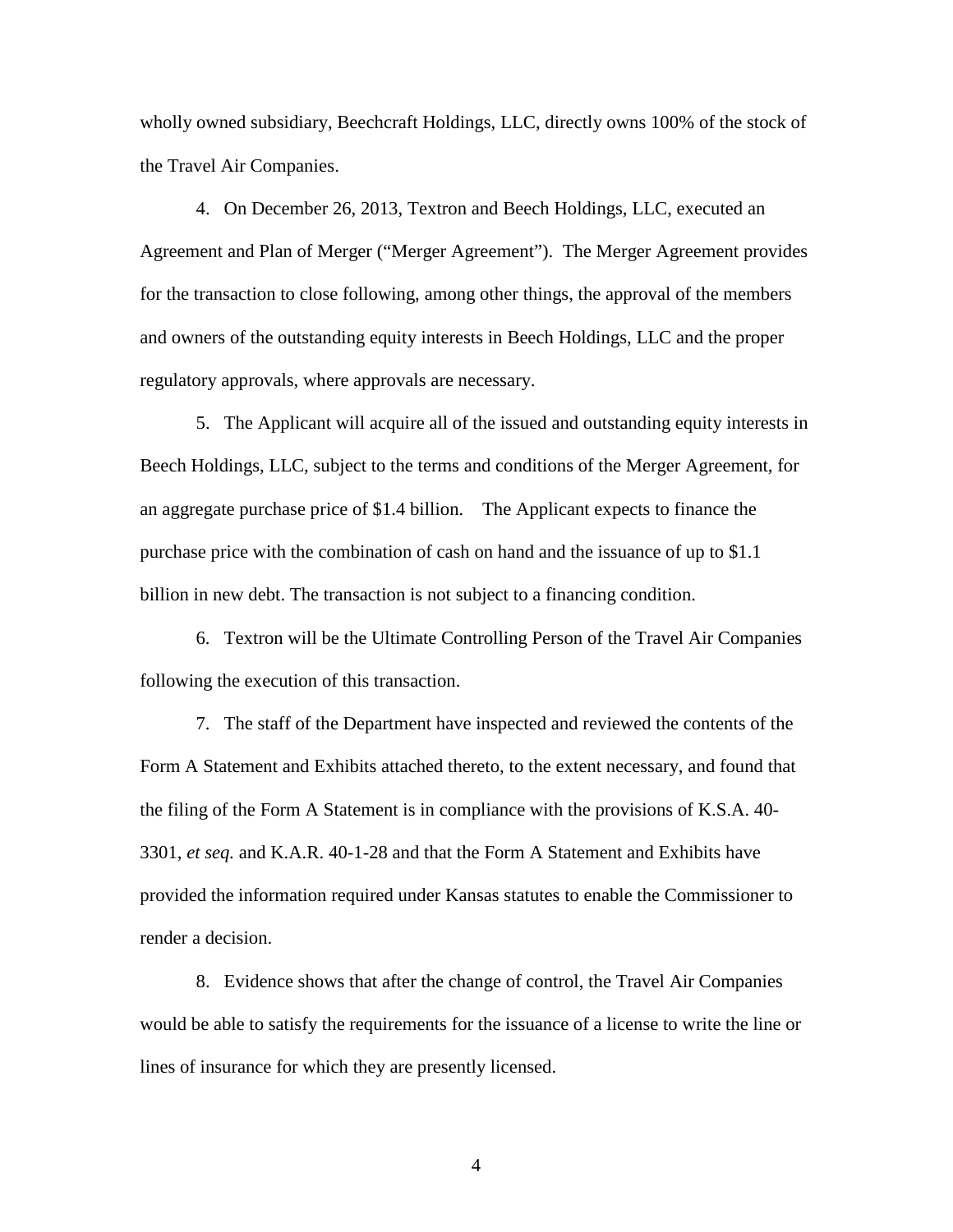9. Evidence shows that the financial condition of Applicant does not jeopardize the financial stability of the Travel Air Companies or prejudice the interest of their respective policyholders.

10. Evidence shows Applicant has no current plans or proposal to liquidate Travel Air Companies, sell their assets or consolidate or merge Travel Air Companies with any person, or to make any other material change in the Travel Air Companies current active business operations or corporate structure or management.

11. Evidence shows the competence, experience and integrity of those persons who would control the operation of the Travel Air Companies are such that it would be in the interest of policyholders of the insurers and of the public to permit the acquisition of control.

12. Evidence shows that the acquisition is not likely to be hazardous or prejudicial to the insurance-buying public.

# **IT IS THEREFORE ORDERED BY THE COMMISSIONER OF INSURANCE THAT:**

1. The application by Applicant to acquire control of the Travel Air Companies in the manner set forth in the Form A Statement Regarding Acquisition of Control and Exhibits attached thereto is hereby approved pursuant to K.S.A. 40-3304, provided that the acquisition is effected within 90 days of the date of this Order.

2. The Commissioner retains jurisdiction over the subject matter of this proceeding and over the parties for the purpose of entering such further order or orders as may be deemed proper.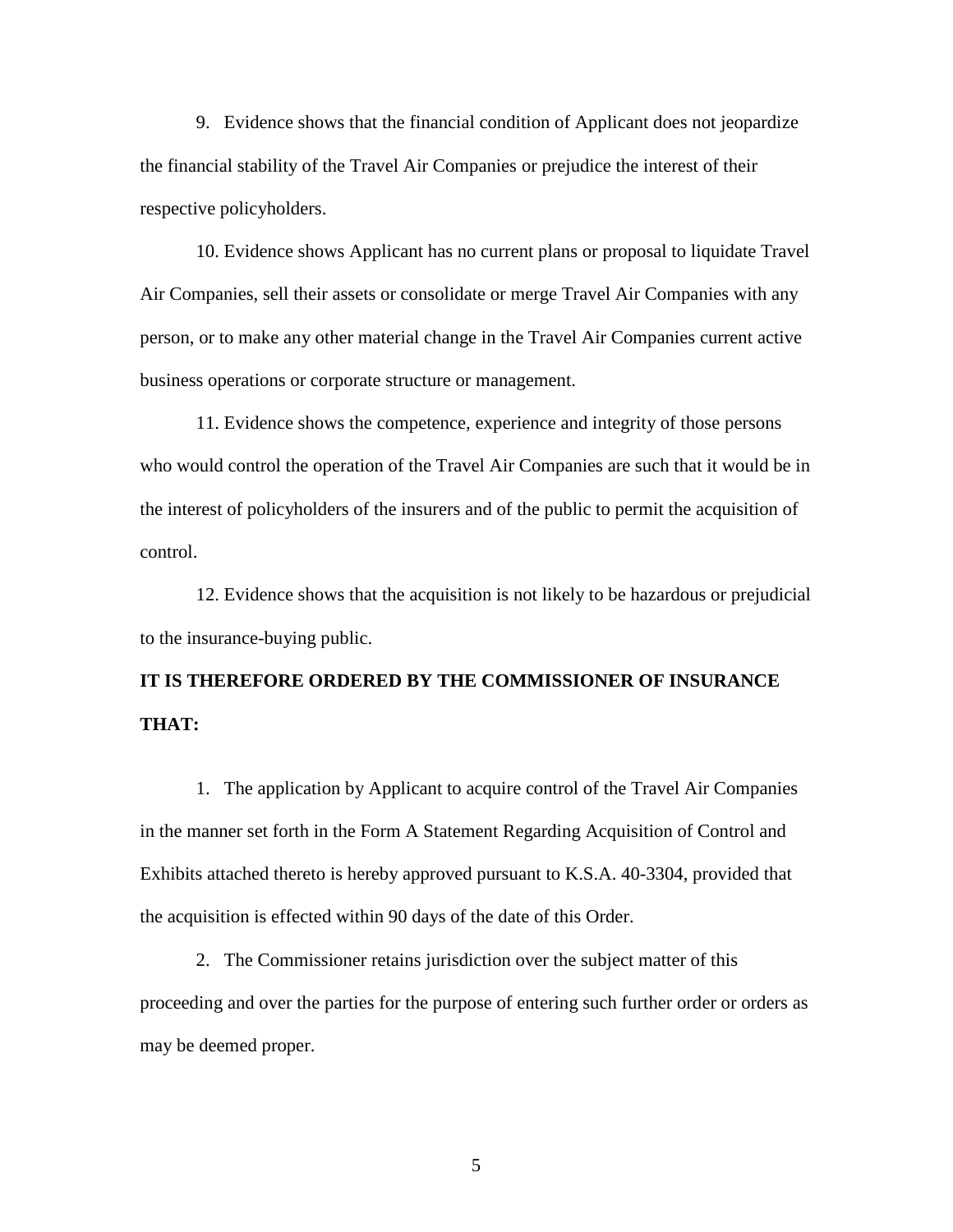### **NOTICE OF RIGHTS**

This Final Order is effective upon service. Pursuant to K.S.A. 77-529, Applicants may petition the Commissioner for reconsideration of this Final Order within fifteen (15) days after service of the Final Order. A petition for reconsideration must state the specific grounds upon which relief is requested. Additionally, a party to this agency proceeding may seek judicial review of this Final Order by filing a petition in the District Court, pursuant to K.S.A. 77-601, *et seq*. Reconsideration of this Final Order is not a prerequisite for judicial review. A petition for judicial review is not timely unless filed within 30 days following the service of this Final Order, unless Applicant petition the Commissioner for reconsideration, in which case a petition for judicial review is not timely unless filed within 30 days following service of an order rendered upon reconsideration, or an order denying the request for reconsideration. In the event Applicant files a petition for judicial review, the agency officer to be served on behalf of the Department is:

> John Wine, General Counsel Kansas Insurance Department 420 S.W. 9th Street Topeka, Kansas 66612

## **IT IS SO ORDERED THIS 14th DAY OF MARCH, 2014, IN THE CITY OF TOPEKA, COUNTY OF SHAWNEE, STATE OF KANSAS.**



 $\angle$ s/ Sandy Praeger $\angle$ Sandy Praeger Commissioner of Insurance  $BY:$ 

 $/s/$  John Wine John Wine General Counsel